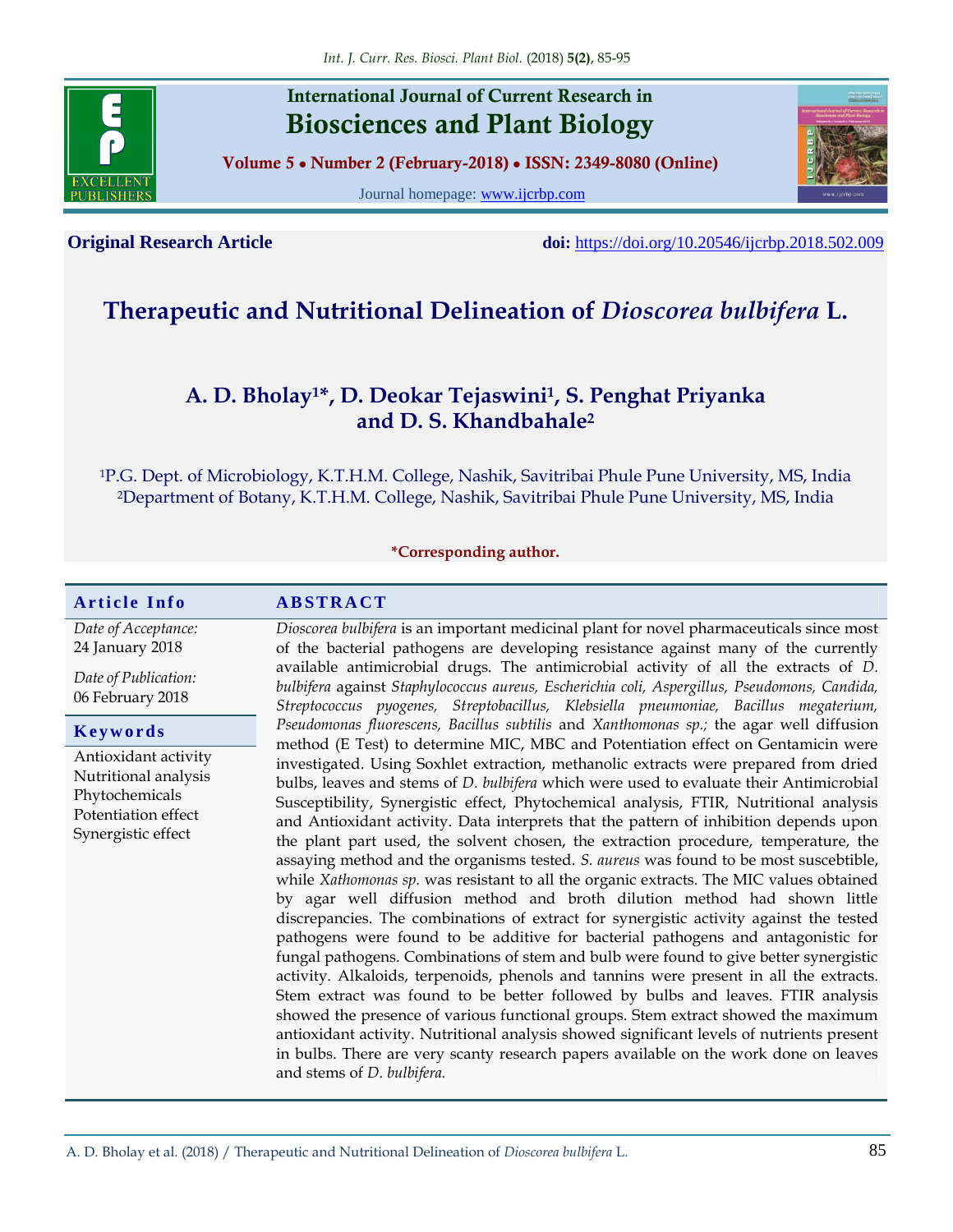## **Introduction**

*Dioscorea bulbifera* (commonly known as the air potato, air yam, bitter yam, cheeky yam, potato yam) is a species of true yam in the yam family Dioscoreaceae (Shajeela et al., 2011). It is native to Africa, Asia, Australia (Schultz, 1993; Duxbury et al., 2003), India, Maldives, China, Japan, Philippines, and Indonesia. It is widely cultivated and has escaped to become naturalized in many regions (Latin America, West Indies, Southeastern United States, and various oceanic islands).

D. bulbifera is a perennial vine with broad leaves and two types of storage organs. The plant forms bulbils in the leaf axils of the twining stems and tubers beneath the ground. These tubers are like small, oblong potatoes. Some varieties are edible and cultivated as a food crop, especially in West Africa. The tubers of edible varieties often have a bitter taste, which can be removed by boiling. They can then be prepared in the same way as other yams, potatoes, and sweet potatoes.

The air potato is one of the most widely consumed yam species. It can grow up to 150 ft tall. Air potato can grow extremely quickly, roughly 8 inch per day, and eventually reach over 60 ft long. It typically climbs to the top of trees and has a tendency to take over native plants. New plants develop from bulbils that form on the plant, and these bulbils serve as a means of dispersal. The aerial stems of air potato die back in winter, but resprouting occurs from bulbils and underground tubers.

*D. bulbifera* is used in Bangladesh for the treatment of leprosy and tumours (Murray et al., 1984) and by the native people of the Western highlands of Cameroon for the treatment of pig Cysticercosis, though the tubers after collection during farming period are totally destroyed and burned because of their high bitterness (Chandra Subhash et al., 2012). In India the cooked wild tubers are known to be consumed by Palliyar and Kanikkar tribes (Shanthakumari et al., 2008).

Air potato has been used as a folk remedy to treat

conjunctivitis, diarrhea, dysentery and among other ailments. Uncultivated forms, such as those found growing wild in Florida, can be poisonous. These varieties contain the steroid diosgenin, which is a principal material used in the manufacture of a number of synthetic steroidal hormones, such as those used in hormonal contraception (Duke et al., 1993). There have been claims that even the wild forms are rendered edible after drying and boiling, leading to confusion over actual toxicity.

Phytochemicals have complex and unique structure, and their production is often enhanced by both biotic and abiotic stresses (Okwu et al., 2016). There are very scanty research papers available on the work done on leaves and stems of *D. bulbifera*.

#### **Materials and methods**

## **Collection of plant material**

Disease free fresh plant materials of *Discorea bulbifera* were collected from Anjeneri Dist. Nashik, Maharashtra, India. The plant material was made dust free by washing it in running tap water and then in sterilised water. The bulbs, leaves, stems were shade dried in a dark room until complete dryness was observed. The bulbs, leaves and stems were then homogenised into fine powder and stored in air tight glass container at 4ºC until future use.

#### **Preparation of plant extracts**

Twenty five gram of dried powder of *D. bulbifera* bulbs, leaves and stem was taken into a cotton thimbles separately and extracted with 250ml of solvent Methanol using Soxhlet apparatus for 6-8 hrs (Chandra Subhash et al., 2012). The temperature parameter is of utmost importance for the activity of extracts as the higher temperature will adversely affect the activity of extracts. The solvent was then evaporated to dryness using rotatory vacuum evaporator to obtain only the dried extract (Bholay et al., 2015). The final quantity was measured and it was diluted appropriately before further procedures.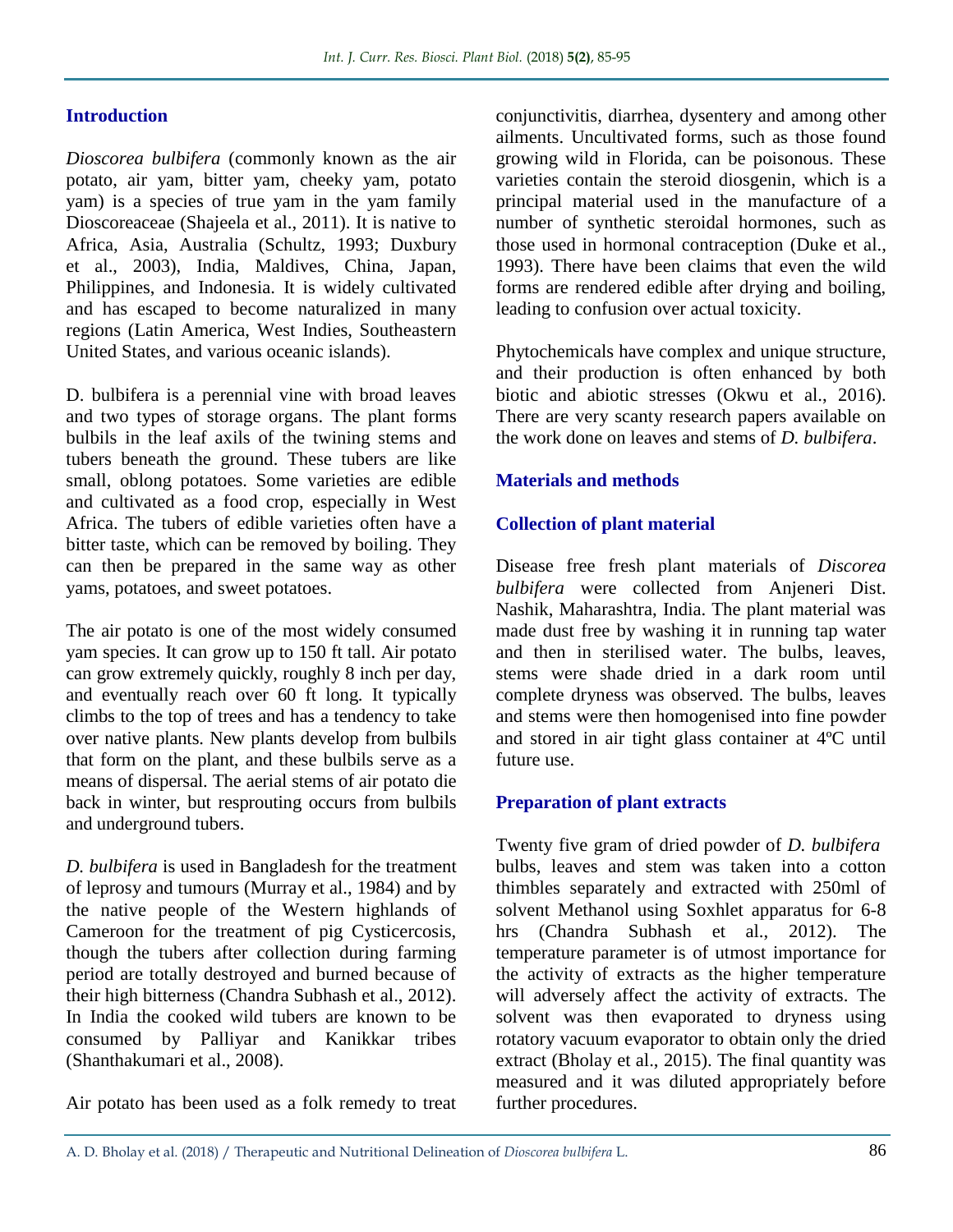## **Pathogenic organisms**

Authenticated pathogens *Escherichia coli*, *Staphylococcus aureus*, *Bacillus subtilis*, *Klebsiella pneumoniae*, *Aspergillus niger, Candida albicans*, *Streptobacillus sp., Pseudomonas aeruginosa, Streptococcus pyogenes, Bacillus megaterium* and *Pseudomonas fluorescens* for antimicrobial activity were procured from Dr. Vasantrao Pawar Memorial Medical College Adgaon, Dist. Nashik, Maharashtra, India. *Xanthomonas spp* were procurred from Mahatma Phule Krishi Vidhyapeeth, Rahuri, Ahmednagar, Maharashtra, India.

The procurred pathogens were subcultured on their respective culture media like Nutrient agar, MacConkeys agar, Sabouraud dextrose agar, Cetrimide agar, YDCA agar and stored in refrigerator at  $4^{\circ}$ C.

## **Antimicrobial activity of** *D. bulbifera*

Agar well diffusion technique described by James et al. (2009) was used for evaluating antimicrobial activity. The suspension of pathogens were prepared using BaSO<sup>4</sup> turbidity standard equivalent to 0.5 McFarland which contained 2 x  $10^8$  CFU/ml were seeded into MH agar plates. Then using a sterile borer wells were digged in Muller Hinton agar plates and respective extracts of bulbs, leaves and stem (140 mg/ml, 210 mg/ml and 140 mg/ml respectively) were inoculated (25µl/well). The solvent was used as a negative control. The whole procedure was performed in duplicate and under sterile conditions in Laminar Air Flow. A preincubation diffusion of the extracts into the seeded medium was allowed for 1 hr. The plates were then incubated at 37/28ºC for bacteria/ fungi respectively for 18-24 hrs after which diameters of zones of inhibition (mm) were measured (Moses et al., 2013).

## **Minimum Inhibitory Concentration (MIC)**

**Agar well diffusion method – E-test:** The agar well diffusion test for determination of MIC values was performed as given by Bholay et al. (2015).

**Broth dilution method:** Under sterile conditions the additions were done as per the required dilutions and the tubes were incubated at appropriate temperature for 24 hrs in rotatory shaking incubator at 150 rpm. MIC values for respective extracts against respective pathogens were recorded in terms of turbidity. Turbidity was measured in terms of O.D. by keeping negative control as a blank (Gaur Apurv et al., 2016).

## **Minimum Bactericidal Concentration (MBC)**

From each respective concentrations of MIC tubes loopful of inoculum was taken and spread on Sterile Mueller Hinton agar plates in each respective quadrant. The plates were then incubated at appropriate temperature for 24 hrs in incubator. The tube containing the lowest concentration of extract that fails to yield growth in sub-cultured plates was taken to be MBC of the extract for the test culture (Gaur Apurv et al., 2016).

#### **Synergistic effect of** *D. bubifera* **extracts**

The plant extracts in combination of two were used to evaluate the synergistic effect against the different microbial pathogens. Well diffusion technique by Kirby-Bauer was performed to check synergistic effect of extract on pathogens. The extracts were mixed in equal proportions (1:1) aseptically.

#### **Potentiation effect of** *D. bubifera* **extracts**

The plant extracts in combination with the antibiotic Gentamicin and Fluconazole was used to evaluate the potentiation effect against the different microbial pathogens. The concentration of antibiotic used was  $25\mu g/\mu l$ . All the extracts were mixed with antibiotic in equal proportions (1:1) aseptically. The suspension of pathogens were prepared using BaSO<sup>4</sup> turbidity standard equivalent to a 0.5 McFarland which contained  $2\times10^8$ CFU/mL. The direct colony suspension method recommended by CLSI is the most convenient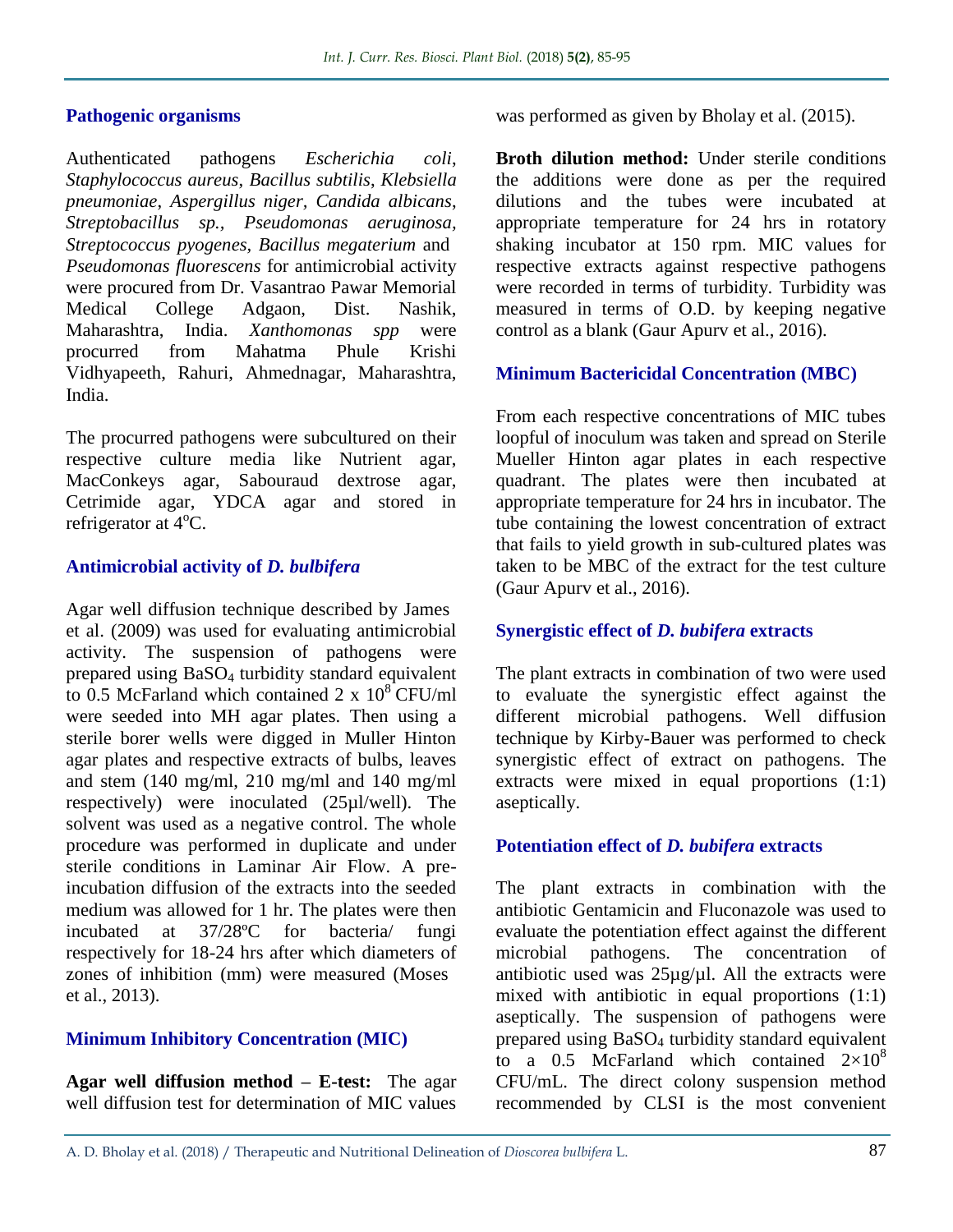method for inoculum preparation. Well diffusion technique by Kirby-Bauer method was used for evaluating potentiation activity of extracts. Gentamicin and Fluconazole were used as control. The whole procedure was performed under sterile conditions in Laminar Air Flow. The plates were kept for prediffusion at 4°C in refrigerator. The procedure was performed in duplicates. The plates were then incubated and observations were recorded, the inhibition zones were measured using a antibiotic zone scale to the nearest mm.

## **Phytochemical analysis of** *D. bubifera* **extracts**

*D. bubifera* extracts were screened for alkaloids, saponines, tannins, phenols, flavonoids, terpenoids and steroids as per standard protocols by Sodium hydroxide test, Mayer's test, Foam test, Salkowiskis test and Ferric chloride test (Kratika Kumari et al., 2013; Chandra Subhash et al., 2012).

## **FTIR analysis of** *D. bubifera* **extracts**

For FTIR spectrophotometer analysis, the extracts were centrifuged at 3000 rpm for 10 min and filtered through Whatmann No. 1filter paper by using high pressure vacuum pump. The samples were diluted to 1:10 with the same solvent. FTIR analysis was performed using Shimadzu IR Spectrophotometer system, which was used to detect the characteristic peaks and their functional groups. Each and every analysis was repeated twice for the spectrum confirmation (Antony et al., 2013).

## **Antioxidant activity of** *D. bubifera* **extracts**

## **DPPH assay (Goveas and Abraham, 2013)**

The free radical scavenging activity of the extracts was measured using 1, 1-diphenyl-2-picrylhydrazyl (DPPH). Briefly, to 1ml of different concentrations of methano0lic stem and leaf extract, 1ml of DPPH 0.1Mm was added. The mixture was mixed and left to stand for 30 min in the dark and the absorbance was recorded at 517nm. An equal amount of DPPH and Methanol served as control.

Ascorbic acid was used as standard control. The percentage scavenging was calculated using the following formula,

DPPH Scavenging activity  $(\% )$  =  $[(A control-A sample / A control) \times 100]$ 

## **Nutritional analysis of** *D. bubifera* **bulbs**

Nitrogen content was estimated by the micro-Kjeldhal method and crude proteins were calculated  $(N\times 6.25)$ . The contents of crude fiber and ash were estimated by AOAC methods. Nitrogen free extract was obtained by difference method by substracting the sum of the proteins, fats, ash, and fibers from the total dry matter. From the triple acid digested sample, sodium, potassium, calcium and magnesium were analysed using an atomic absorption spectrophotometer. Phosphorous was estimated colorimetrically (Shajeela et al., 2011).

## **Results and discussion**

## **Antimicrobial activity of** *D. bubifera* **extracts**

The maximum zone of inhibitions of methanolic extract of bulbs extract were observed against *B. megaterium* followed by *E. coli, S. aureus, Strepto. pyogenes, K. pneumoniae, C. albicans, Streptobacillus, P. fluorescence, Xantho. sp. 1, B. subtilis, A. niger, Pseudomonas sp.* and *Xantho. sp.2.* 

The maximum zone of inhibitions of methanolic extract of leaves extract were observed against *Staph. aureus* followed by *E. coli, Strepto. pyogenes, K. pneumoniae*, *B. megaterium, Xantho. sp. 2, A. niger, C. albicans, Streptobacillus, Pseudomonas spp, Xantho. sp. 1, B. subtilis* and *P. fluroscence.* The maximum zone of inhibitions of methanolic extract of stem extract were observed against *A. niger, Staph. aureus* followed by *E. coli, Strepto. pyogens*, *K. pneumoniae, Pseudomonas sp., C. albicans, Streptobacillus, B. megaterium, Xantho. sp. 2, P. fluroscence, B. subtilis, Xantho. sp. 1.* The results are summarized in Table 1.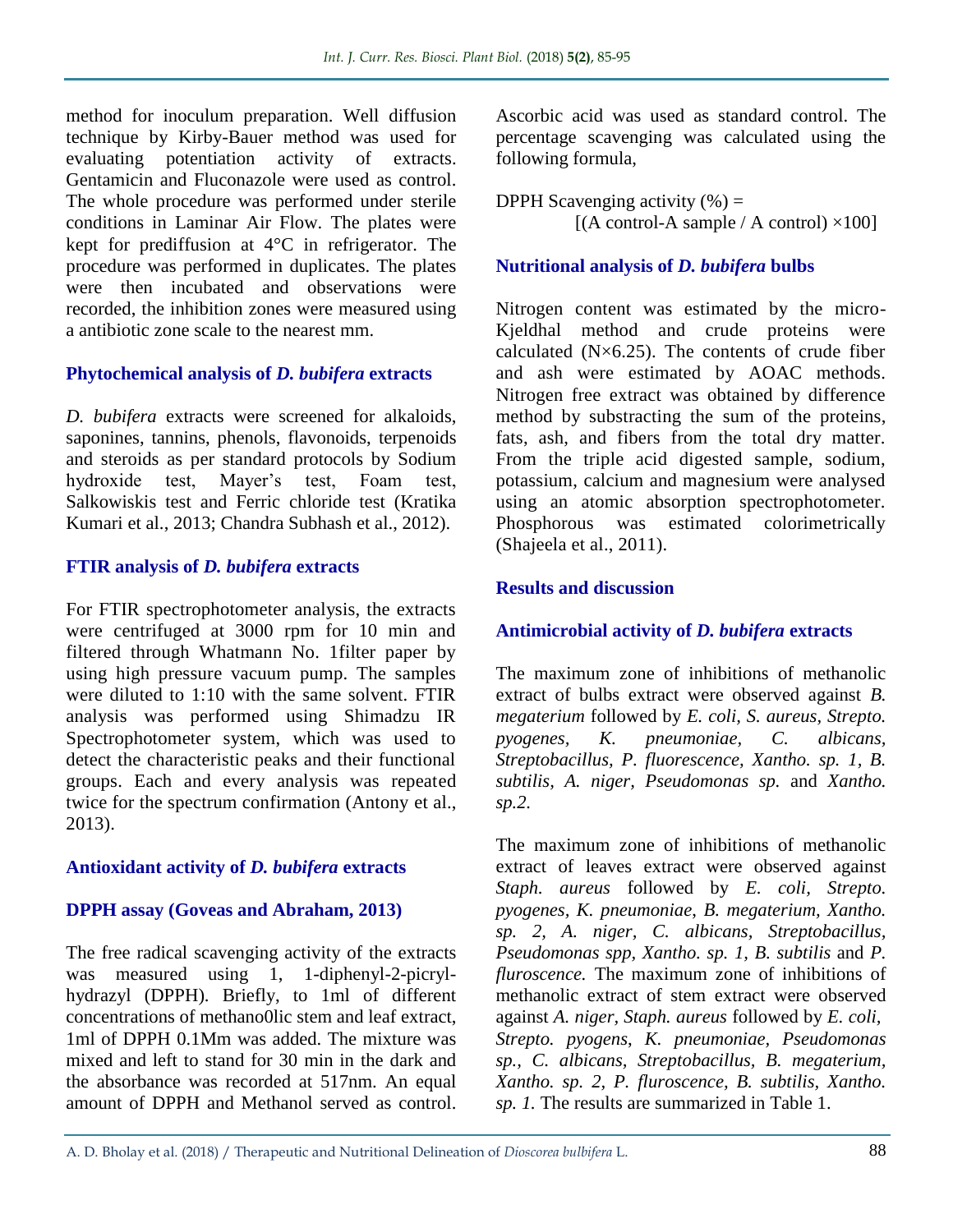#### **MIC of** *D. bubifera* **extracts**

The MIC values of methanolic extract of bulbs for *B. megaterium* and stem for *A. niger* were 17.50 mg/ml by both agar diffusion E-test and broth diffusion method. While MIC value of methanolic extract of leaves for *S. aureus* by agar diffusion Etest was 13.12 mg/ml and by broth dilution method was 26.50 mg/ml as shown in Table 2.

## **MBC of** *D. bulbifera* **extracts**

The MBC values of methanolic extracts of bulbs against *B. megaterium,* leaves against *S. aureus*, stem against *A. niger* as given in Table 2 were found to be 25.50, 19.12 and 29.50 mg/ml respectively. The results indicate that the leaf extracts of *D. bulbifera* is more potent than bulbs and stem.

| <b>Pathogens</b>       | <b>Methanolic</b><br>extract of<br><b>bulbs</b> | <b>Methanolic</b><br>extract of<br><b>leaves</b> | <b>Methanolic</b><br>extract of stems | <b>Gentamicin</b>        | <b>Fluconazole</b>       |
|------------------------|-------------------------------------------------|--------------------------------------------------|---------------------------------------|--------------------------|--------------------------|
| E.coli                 | $18.20 \pm 0.5$                                 | $18.10 \pm 0.8$                                  | $19.20 \pm 0.3$                       | $26.00 \pm 0.5$          | ٠                        |
| Staph. Aureus          | $18.15 \pm 0.7$                                 | $20.20 \pm 0.8$                                  | $24.15 \pm 1.3$                       | $27.00 \pm 0.6$          | $\overline{\phantom{a}}$ |
| B. subtilis            | $13.20 \pm 0.7$                                 | $12.04 \pm 0.7$                                  | $12.16 \pm 0.4$                       | $27.06 \pm 0.4$          | $\overline{\phantom{a}}$ |
| Pseudomonas spp.       | $13.15 \pm 0.8$                                 | $13.16 \pm 0.5$                                  | $17.20 \pm 0.5$                       | $21.07 \pm 0.9$          | $\overline{\phantom{a}}$ |
| P. fluroscence         | $14.03 \pm 0.7$                                 | $11.20 \pm 0.8$                                  | $13.10 \pm 0.6$                       | $17.09 \pm 0.7$          | $\overline{\phantom{a}}$ |
| K. pneumoniae          | $16.20 \pm 0.5$                                 | $15.15 \pm 0.6$                                  | $18.15 \pm 0.5$                       | $23.02 \pm 0.5$          | $\overline{\phantom{a}}$ |
| Strepto. Pyogens       | $17.10 \pm 0.4$                                 | $17.10 \pm 0.5$                                  | $19.20 \pm 0.3$                       | $22.03 \pm 0.6$          | $\overline{\phantom{a}}$ |
| <b>Streptobacillus</b> | $14.15 \pm 0.4$                                 | $13.20 \pm 0.9$                                  | $15.16 \pm 0.5$                       | $18.03 \pm 0.4$          | $\overline{a}$           |
| B. megaterium          | $23.10 \pm 0.5$                                 | $15.15 \pm 0.5$                                  | $14.20 \pm 0.7$                       | $27.04 \pm 0.5$          |                          |
| Xantho. spp.1          | $13.20 \pm 0.8$                                 | $12.10 \pm 0.5$                                  | $12.15 \pm 0.8$                       | $15.07 \pm 0.5$          | $\overline{\phantom{a}}$ |
| Xantho. spp.2          | $09.40 \pm 0.5$                                 | $15.10 \pm 0.4$                                  | $14.10 \pm 0.3$                       | $18.09 \pm 0.8$          |                          |
| A. niger               | $13.16 \pm 0.5$                                 | $14.15 \pm 0.6$                                  | $24.16 \pm 0.4$                       | $\overline{\phantom{a}}$ | $27.08 \pm 0.5$          |
| C. albicans            | $15.16 \pm 0.9$                                 | $14.10 \pm 0.8$                                  | $17.10 \pm 0.6$                       |                          | $20.04 \pm 0.3$          |

#### **Table 1.** Antimicrobial susceptibility testing of *D. bulbifera* extracts, diameter in mm.

#### **Table 2.** MIC and MBC values of bulbs, leaves and stem extracts of *D. bubifera.*

|                                       | <b>MIC-Agar diffusion</b>                |                                | <b>MIC - Broth dilution</b>    |                  | <b>MBC</b> - Agar well diffusion |                                |
|---------------------------------------|------------------------------------------|--------------------------------|--------------------------------|------------------|----------------------------------|--------------------------------|
| <b>Extracts</b>                       | E-test<br>Conc. of<br>extract<br>(mg/ml) | <b>Inhibition</b><br>zone (mm) | Conc. of<br>extract<br>(mg/ml) | <b>Turbidity</b> | Conc. of<br>extract<br>(mg/ml)   | <b>Inhibition</b><br>zone (mm) |
| <b>Bulbs</b> ( <i>B. megaterium</i> ) | 140.00                                   | $24 \pm 0.5$                   | 140.00                         |                  | 35.00                            |                                |
|                                       | 070.00                                   | $20 \pm 0.4$                   | 070.00                         |                  | 29.50                            |                                |
|                                       | 035.00                                   | $17 \pm 0.4$                   | 035.00                         |                  | 25.50                            |                                |
|                                       | 017.50                                   | $13 \pm 0.7$                   | 017.50                         |                  | 21.50                            | $+$                            |
|                                       | 008.75                                   | $11 \pm 0.3$                   | 008.75                         | $+$              | 17.50                            | $+$                            |
| <b>Leaves</b> ( <i>S. aureus</i> )    | 210.00                                   | $26 \pm 0.4$                   | 210.00                         |                  | 35.00                            |                                |
|                                       | 105.00                                   | $22 \pm 0.2$                   | 105.00                         |                  | 26.50                            |                                |
|                                       | 052.50                                   | $19 \pm 0.5$                   | 052.50                         |                  | 22.12                            |                                |
|                                       | 026.50                                   | $17 \pm 0.3$                   | 026.50                         |                  | 19.12                            | $^{+}$                         |
|                                       | 013.12                                   | $14 \pm 0.5$                   | 013.12                         | $+$              | 16.12                            | $+$                            |
|                                       | 006.56                                   | $10 \pm 0.3$                   | 006.56                         | $+$              | 13.12                            | $\overline{\phantom{a}}$       |
| <b>Stems</b> (A.niger)                | 140.00                                   | $22 \pm 0.4$                   | 140.00                         |                  | 35.00                            |                                |
|                                       | 070.00                                   | $18 \pm 0.7$                   | 070.00                         |                  | 29.50                            |                                |
|                                       | 035.00                                   | $15 \pm 0.5$                   | 035.00                         |                  | 25.50                            | $+$                            |
|                                       | 017.50                                   | $12 \pm 0.3$                   | 017.50                         |                  | 21.50                            | $^{+}$                         |
|                                       | 008.75                                   | $11 \pm 0.4$                   | 008.75                         | $^{+}$           | 17.00                            | $^{+}$                         |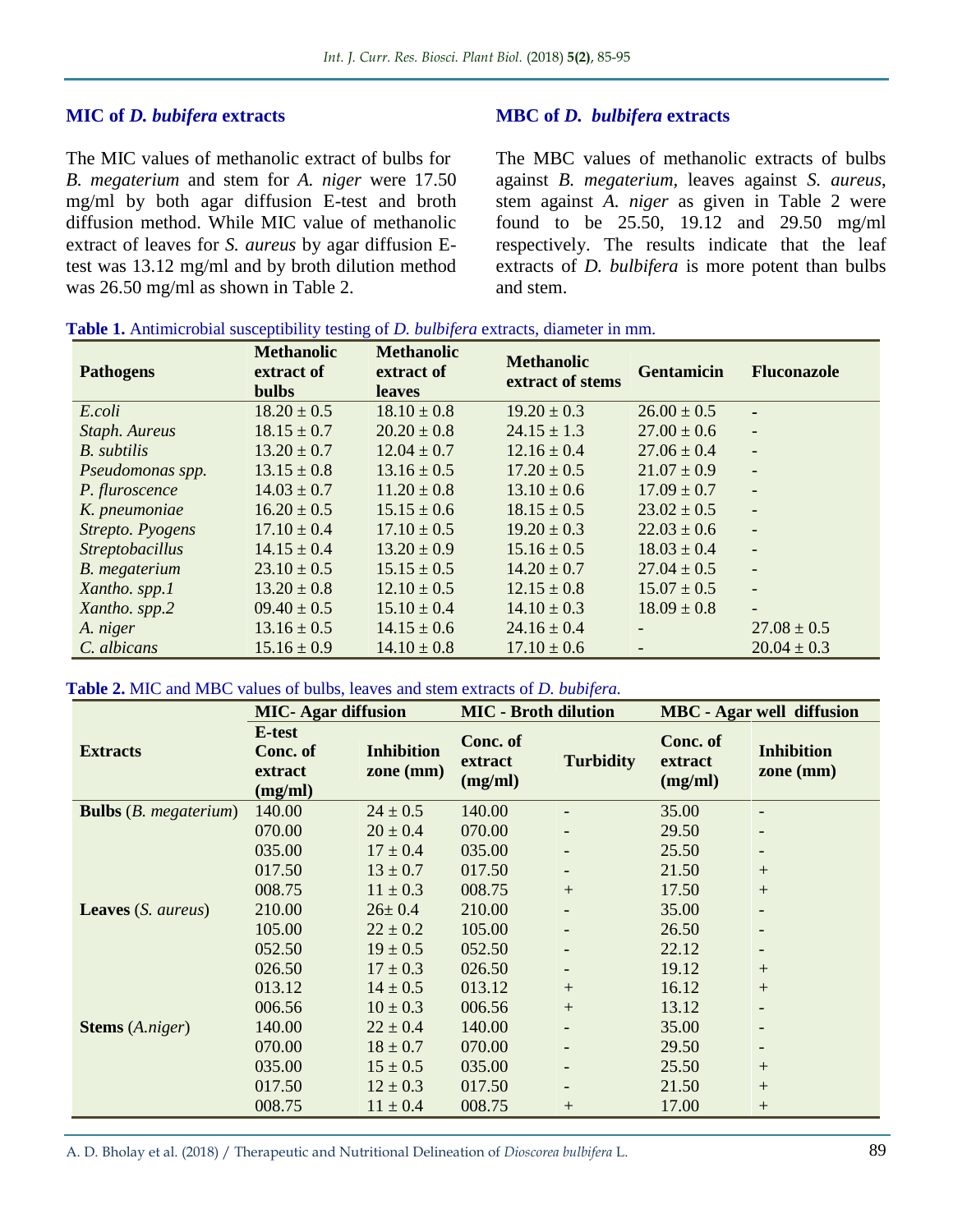#### **Synergistic effect of** *D. bulbifera* **extract**

As compared to antimicrobial activity of stem extract alone, the combinations of stem extract of *D. bulbifera* have shown considerable additive

effect against all the pathogens. Bulb and stem combination of extracts had shown maximum synergistic effect against *A. niger* followed*by B. megaterium, S. aureus, S. pyogenes* and *E. coli*  (Table 3).

|  | Table 3. Synergistic effect of <i>D. bulbifera</i> extracts on different pathogens. |  |  |  |  |
|--|-------------------------------------------------------------------------------------|--|--|--|--|
|--|-------------------------------------------------------------------------------------|--|--|--|--|

| Combinations $\rightarrow$ |                |                  |                      |
|----------------------------|----------------|------------------|----------------------|
| <b>Pathogens</b>           | $Bulbs + Stem$ | $Bulbs + Leaves$ | <b>Leaves</b> + Stem |
|                            |                |                  |                      |
| E. coli                    | $22 \pm 0.5$   | $18 \pm 0.5$     | $20 \pm 0.6$         |
| S. aureus                  | $25 \pm 0.6$   | $21 \pm 0.5$     | $23 \pm 0.5$         |
| K. pneumoniae              | $19 \pm 0.5$   | $14 \pm 0.6$     | $16 \pm 0.5$         |
| Pseudomonas sp.            | $19 \pm 0.5$   | $15 \pm 1.0$     | $17 \pm 0.5$         |
| S. pyogenes                | $22 \pm 0.6$   | $18 \pm 0.6$     | $20 \pm 0.6$         |
| <b>Streptobacillus</b>     | $16 \pm 1.0$   | $14 \pm 0.5$     | $15 \pm 0.5$         |
| B. megaterium              | $25 \pm 1.0$   | $16 \pm 1.0$     | $21 \pm 0.6$         |
| B. subtilis                | $15 \pm 0.5$   | $13 \pm 0.8$     | $14 \pm 0.5$         |
| A. niger                   | $26 \pm 0.8$   | $15 \pm 1.0$     | $21 \pm 1.0$         |
| C. albicans                | $19 \pm 1.0$   | $16 \pm 0.5$     | $17 \pm 0.6$         |
| P. fluroscence             | $18 \pm 0.5$   | $13 \pm 1.0$     | $15 \pm 1.0$         |
| Xantho. sp. 1              | $18 \pm 0.5$   | $13 \pm 1.0$     | $15 \pm 1.0$         |
| Xantho. sp. 2              | $17 \pm 0.5$   | $15 \pm 0.5$     | $16 \pm 0.8$         |

#### **Potentiation effect of** *D. bubifera* **extracts**

The combination of gentamicin and leaves extracts of *D. bulbifera* showed maximum potentiation activity than any other combinations against both bacteria and fungi (Table 4). Among all the bacteria *S. aureus* and *B. megaterium* were most

sensitive while *Xantho. sp.1* was resistant. Among the fungi *A. niger* was most sensitive while *C. albicans* was resistant towards the combination of fluconazole and leaves. These results indicate that other combinations of extracts with gentamicin could not potentiate its effect against the pathogens used.

**Table 4.** Potentiation effect of *D. bulbifera*extracts on standard antibiotics.

| $Extract\rightarrow$<br><b>Pathogens</b> | $GEN + bulbs$ | $GEN +$<br><b>leaves</b> | $GEN + stem$ | $FLC+$<br><b>bulbs</b>   | $FLC +$<br><b>leaves</b> | $FLC + stem$                 |
|------------------------------------------|---------------|--------------------------|--------------|--------------------------|--------------------------|------------------------------|
| E. coli                                  | $20 \pm 0.8$  | $21 \pm 0.8$             | $18 \pm 0.8$ |                          |                          | $\overline{\phantom{a}}$     |
| S. aureus                                | $17 \pm 0.7$  | $22 \pm 0.8$             | $20 \pm 0.7$ |                          |                          |                              |
| B. subtilis                              | $13 \pm 0.4$  | $18 \pm 0.5$             | $11 \pm 0.8$ |                          | $\overline{\phantom{0}}$ |                              |
| K. pnemoniae                             | $18 \pm 0.5$  | $18 \pm 0.4$             | $13 \pm 0.7$ |                          |                          | $\overline{\phantom{a}}$     |
| Pseudomonas sp.                          | $14 \pm 0.8$  | $19 \pm 0.7$             | $12 \pm 0.8$ | $\overline{\phantom{0}}$ | $\overline{\phantom{a}}$ | $\overline{\phantom{a}}$     |
| Xantho. sp.1                             | $10 \pm 0.7$  | $14 \pm 0.4$             | $11 \pm 0.4$ |                          |                          |                              |
| Xantho. sp.2                             | $10 \pm 0.2$  | $17 \pm 0.5$             | $13 \pm 0.8$ |                          |                          |                              |
| Strepto. pyogenes                        | $15 \pm 0.5$  | $17 \pm 0.5$             | $14 \pm 0.4$ |                          | $\overline{\phantom{0}}$ | $\qquad \qquad \blacksquare$ |
| <b>Streptobacillus</b>                   | $17 \pm 0.7$  | $20 \pm 0.8$             | $16 \pm 0.8$ |                          |                          | $\overline{\phantom{a}}$     |
| <b>B.</b> megaterium                     | $18 \pm 0.8$  | $22 \pm 0.7$             | $16 \pm 0.5$ | $\overline{\phantom{0}}$ | $\overline{\phantom{a}}$ | $\overline{\phantom{a}}$     |
| P. fluroscence                           | $15 \pm 0.8$  | $19 \pm 0.5$             | $14 \pm 0.8$ |                          |                          |                              |
| A. niger                                 |               |                          |              | $14 \pm 0.8$             | $22 \pm 0.7$             | $18 \pm 0.8$                 |
| C. albicans                              |               |                          |              | $14 \pm 0.8$             | $20 \pm 0.7$             | $15 \pm 0.8$                 |
| $(GFN - Gentamicin$ $FI C - Fluconzole)$ |               |                          |              |                          |                          |                              |

(GEN = Gentamicin, FLC = Fluconazole)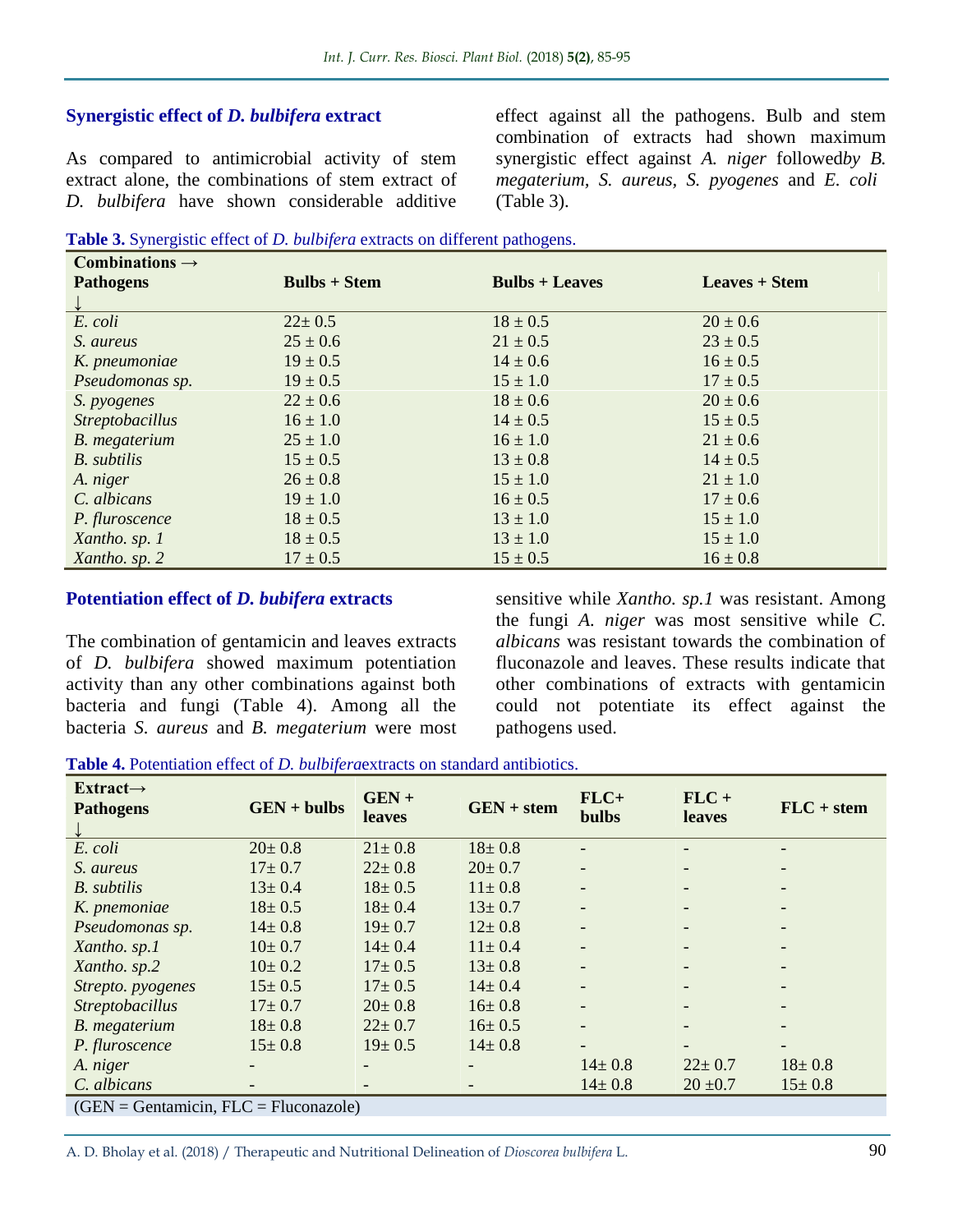## **Phytochemical analysis of** *D. bulbifera* **extracts**

These results as presented in table- 5 indicated that the phytochemical constituents of extracts varied significantly depending upon the plant parts used i.e. bulbs, leaves and stem. Methanolic extract of bulbs were rich in alkaloids, saponins, steroids, terpenoids, phenols and tannins.

Methanolic extract of leaves and stem showed the presence of flavonoids, alkaloids, steroids, terpenoids, phenols and tannins. These results illucidate that the presence of different bioactive principles in different extracts could be due to the solubility of the phytochemical compounds in different solvents, as a simple rule is followed "like dissolves like".

| $Extracts \rightarrow$<br><b>Phytochemicals</b> |       | Methanolic extract of bulbs Methanolic extract of leaves | <b>Methanolic extract</b><br>of stems |
|-------------------------------------------------|-------|----------------------------------------------------------|---------------------------------------|
| Flavanoids                                      |       |                                                          |                                       |
| Alkaloids                                       | $++$  |                                                          |                                       |
| Saponins                                        | $+++$ |                                                          |                                       |
| Steroids                                        | $+++$ |                                                          |                                       |
| Terpenoids                                      | $++$  |                                                          |                                       |
| Phenols                                         | $++$  |                                                          |                                       |
| Tannins                                         | $++$  |                                                          |                                       |

#### **Table 5.** Phytochemical analysis of *D. bulbifera* extracts.

#### **FTIR analysis of** *D. bulbifera***extracts**

The FTIR spectrum was used to identify the functional group of active components based on the peak value in the region of infrared radiation. The bulbs, leaves and stem extracts of *D. bulbifera* was passed into the FTIR and the functional groups of components were separated based on its peak ratio. The results of *D. bulbifera* bulbs, leaves and stems FTIR analysis, confirmed the presence of alcoholic phenols group in chemical compounds which shows major peak at 3371.57 cm, while the peak at 524.64cm shows minor peak which confirmed the presence of alkyl halide groups in all the three extracts.

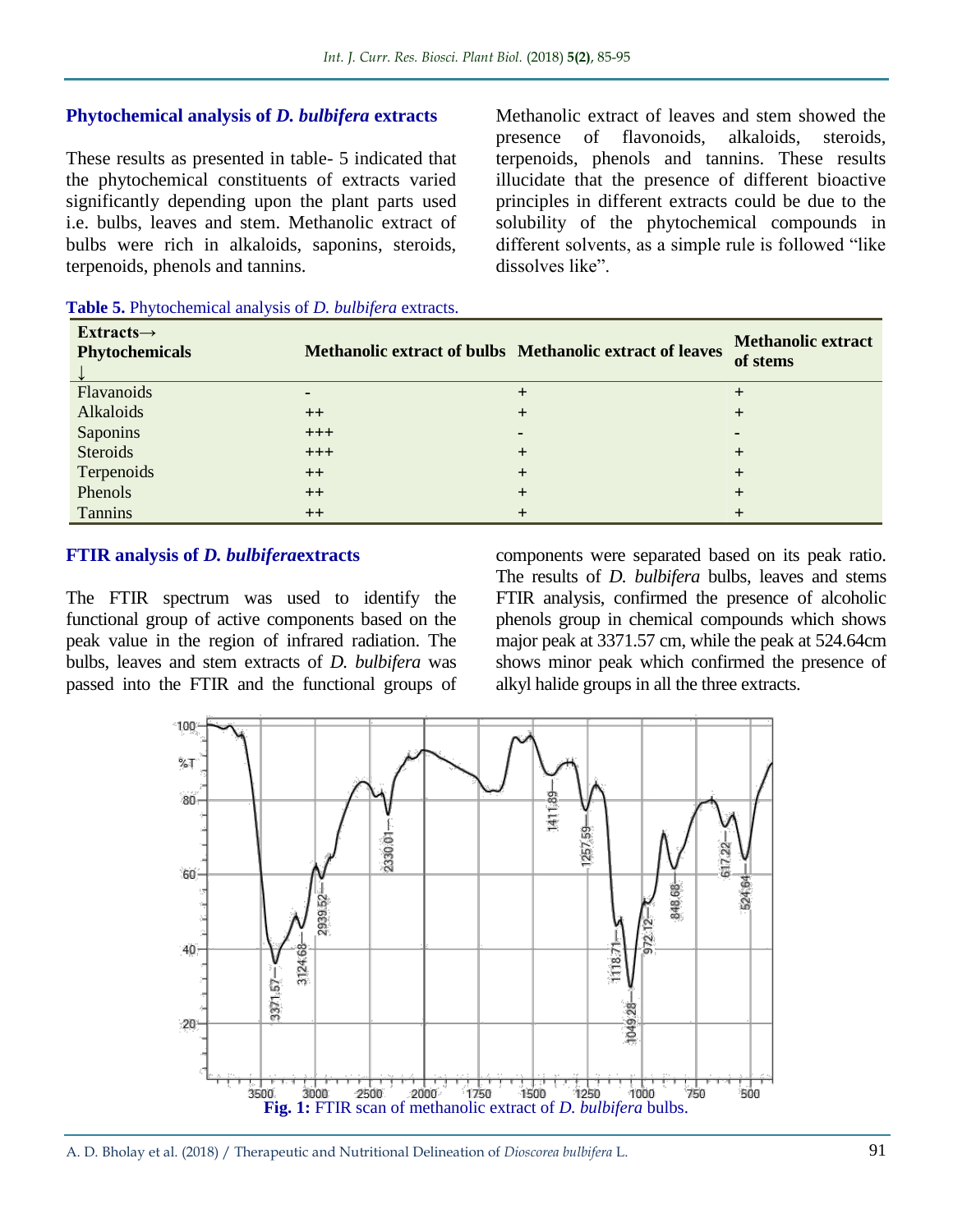

The FTIR values of *D. bulbifera* bulbs and leaves were524.64, 617.22, 848.68, 972.12, 1049.28, 1118.71, 1257.59, 1411.89, 2330.01, 2939.52, 3124.68, 3371.57 whose functional groups are Alkyl halides, Alkyl halides, Aromatic, Ethers, Aliphatic amines, Aliphatic amines, Secondary alcohol, Nitrogen, Nitriles, Alkane, Alkene and Alcoholic phenols respectively (Fig. 1 and Fig. 2).



The FTIR values of *D. bulbifera* stems were 370.33, 524.64, 617.22, 856.39, 948.98, 1049.28, 1118.71, 1257.59, 1411.89, 1550.77, 2337.72, 2939.52, 3132.40, 3371.57 whose functional group were Alkyl halides, Alkyl halides, Alkyl

halides, Aromatic, Ethers, Aliphatic amines, Aliphatic amines, Secondary alcohol, Nitrogen, Primary amines, Carboxylic acid, Alkane, Alkene and Alcohol including phenols respectively (Fig. 3).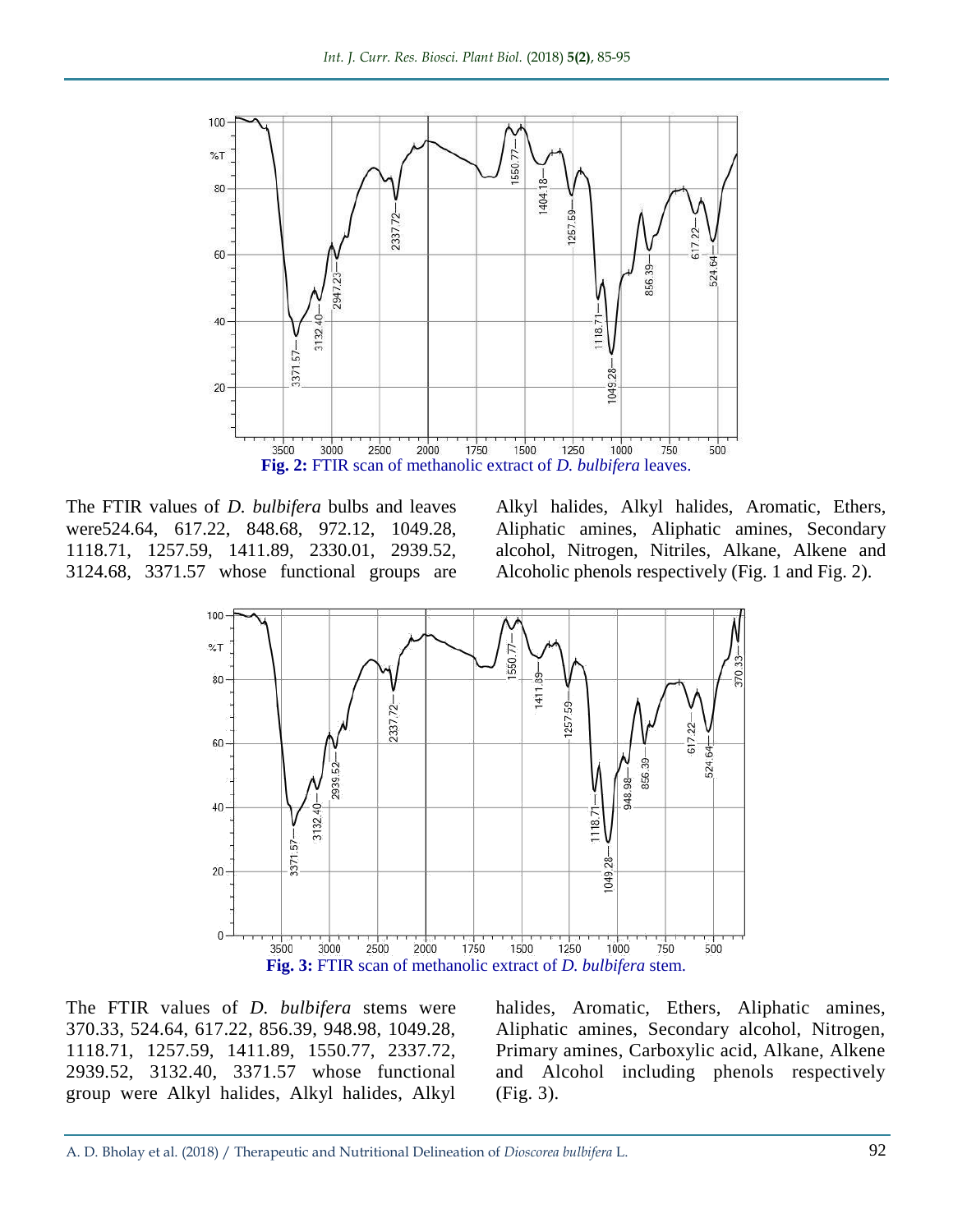#### **Anti-oxidant activity of** *D. bulbifera* **extracts**

The free radical scavenging activity of *D. bulbifera* was studied by its ability to reduce the DPPH, a stable free radical. The DPPH inhibition of bulbs, leaves, and stem are shown in Table 6 and the DPPH inhibition of ascorbic acid is shown in fig 9. The stem extract showed maximum scavenging activity at a concentration of 200 mg/ml and the lowest was found at the concentration of 50 mg/ml of bulbs extract. The reduction in the number of DPPH molecule can be correlated with the available no of hydroxyl groups. Hence the significant scavenging activity may be due to the presence of hydroxyl groups present in the extracts. The wide range of antioxidant activity may be attributed to the wide variety of bioactive compound as compared to the standard ascorbic acid.

## **Nutritional analysis of** *D. bulbifera* **bulbs**

The level of nutrients in *D. bulbifera* bulbs such as

**Table 7.** Nutritional value of *Dioscorea bulbifera*bulbs.

ash, crude fat, crude fibre, total nitrogen, total proteins, carbohydrates, organic matter, insoluble ash and soluble ash were (3.15, 1.29, 8.21, 0.67, 3.63, 26.54, 96.87, 2.28 and 2.03%) and also minerals such as nitrogen, sodium, calcium, magnesium, potassium and phosphorous were (0.49, 0.86, 0.94, 0.92, 0.62 and 0.41 mg/ 100gm) respectively. The results indicate the high nutritional value of bulbs as shown in Table 7.

**Table 6.** Percent Scavenging activity of *D. bulbifera* extracts.

| <b>Extracts</b> | Conc. (mg/ml) | % Scavenging |
|-----------------|---------------|--------------|
|                 |               | activity     |
| <b>Bulbs</b>    | 200           | 36.66        |
|                 | 100           | 30.00        |
|                 | 50            | 20.00        |
| <b>Leaves</b>   | 200           | 46.66        |
|                 | 100           | 43.33        |
|                 | 50            | 33.33        |
| <b>Stems</b>    | 200           | 66.66        |
|                 | 100           | 53.33        |
|                 | 50            | 46.66        |

| $\cdots$                                      |                 |                       |                  |  |  |  |
|-----------------------------------------------|-----------------|-----------------------|------------------|--|--|--|
| <b>Nutrients</b>                              | <b>Values</b>   | <b>Nutrients</b>      | <b>Values</b>    |  |  |  |
| Ash $(\%)$                                    | $3.15 \pm 0.61$ | Carbohydrate $(\%)$   | $26.54 \pm 0.09$ |  |  |  |
| Crude fat $(\%)$                              | $1.29 \pm 0.14$ | Organic matter $(\%)$ | $96.87 \pm 0.17$ |  |  |  |
| Crude fibre $(\%)$                            | $8.21 \pm 0.28$ | Insoluble ash $(\%)$  | $2.28 \pm 0.13$  |  |  |  |
| Total nitrogen (%)                            | $0.67 \pm 0.12$ | Soluble ash $(\%)$    | $2.03 \pm 0.08$  |  |  |  |
| Total protein (%)                             | $3.63 \pm 0.22$ | $N$ (mg/100 gm)       | $0.49 \pm 0.65$  |  |  |  |
| Na (mg/100 gm)                                | $0.85 \pm 0.18$ | $Mg$ (mg/100 gm)      | $0.94 \pm 0.08$  |  |  |  |
| $Ca \left( \frac{mg}{100} \text{ gm} \right)$ | $0.94 \pm 0.11$ | K $(mg/100 gm)$       | $0.63 \pm 0.14$  |  |  |  |
| $P$ (mg/100 gm)                               | $1.41 \pm 0.07$ |                       |                  |  |  |  |
|                                               |                 |                       |                  |  |  |  |

## **Conclusions**

Among all the pathogens tested against methanolic extracts of bulbs, leaves and stem of *D. bulbifera B. megaterium, Staph. Aureus and A. niger* respectively was found to be most sensitive with maximum zones of inhibitions. This result indicates that the antimicrobial activity varied depending upon the type of solvent used. The temperature parameter is of crucial importance when the extracts are being prepared for the antimicrobial activity. So in order to achieve the maximum activity of extracts the temperature should be kept as low as possible. Methanolic extracts exhibited maximum antimicrobial activity as it was more suitable solvent for maximum extraction of bioactive metabolites.

Agar diffusion Method, the E Test was performed successfully and a broad range of MICs was determined for various extracts against the different pathogens. This broad range obtained was used for the determination of MIC by broth dilution method to a narrower range and to check how far the E test and MIC by broth dilution correlate (Rolinson et al., 1972). The MIC values depend upon the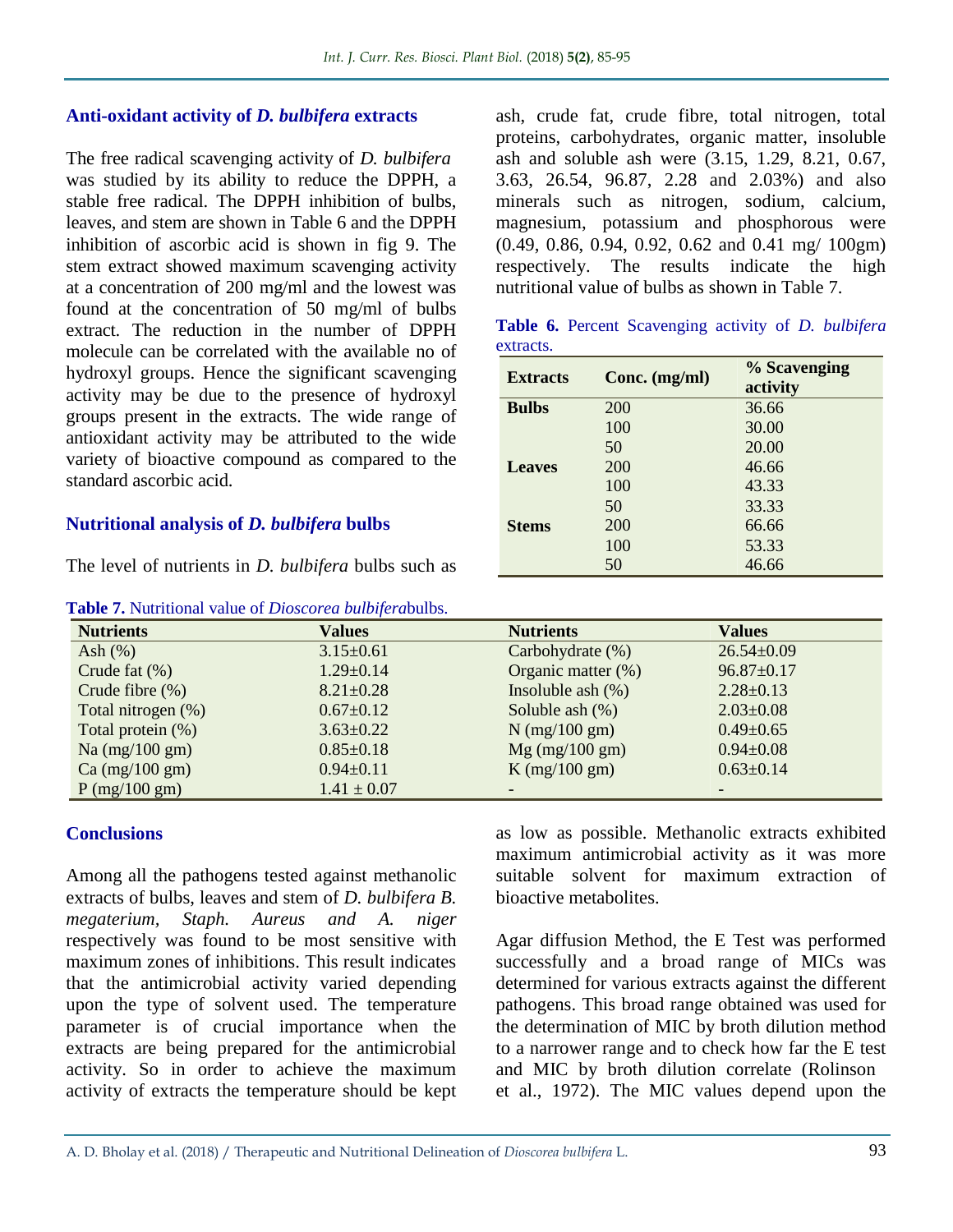procedure of extraction and may be due to the presence of bioactive principles in the extract. The MIC tubes were used for evaluation of MBC. The MBC value of methanolic extracts of leaves was lower than that of bulbs and stem extracts for *B*. *megaterium* and *A. niger* respectively.

The combinations of stem extract with every extract had shown highest synergistic effect against *A. niger* followed *by B. megaterium, Staph. aureus, S. pyogenes and E. coli.* Only leaves combination against *S. aureus, B. megaterium* and *A*. *niger* was able to potentiate the effect of gentamicin and fluconazole. All other combinations in contrast were proved to be showing antagonistic effect.

All the extracts showed the presence of alkaloids, steroids, terpenoids, phenols and tannins which indicates its higher solubility in solvent. The interpretation of results indicated that *D. bulbifera*  was highly rich in the diversity of phytochemicals constituents. Plants, including most food and feed plants, produce a broad range of bioactive chemical compounds via their so called secondary metabolism. These compounds may elicit a long range of different effects in man, animals eating the plants dependent on plant species and amount eaten. Plants with potent bioactive compounds are often characterised as both poisonous and medicinal, and a beneficial or an adverse result may depend on the amount eaten and the context of intake. For typical food and feed plants with bioactive compounds with less pronounced effects, the intakes can be regarded as beneficial. Many researchers applied the FTIR spectrum as a tool for distinguishing closely associated plants and other organisms. The results of the present study coincided with the previous observations observed by various plant biologist and taxonomist. The results of the present study developed excellent phytochemical markers to identify the medicinally important plant.

Further advanced spectroscopic studies are required for the structural elucidation and identification of active principles present in the bulbs, leaves and stem of *D. bulbifera.* Highest scavenging activity

was observed in stems followed by leaves and bulbs. *D. bulbifera* bulbs contained organic matter, carbohydrates and crude fibers in significant amount*.* As *D. bulbifera* contains good amount of nutrients and also had shown excellent antimicrobial activity it may be used as combinatorial feed.

## **Conflict of interest statement**

Authors declare that they have no conflict of interest.

## **Acknowledgement**

We are grateful to Dr. Vasantrao Pawar Medical College, Adgaon, Nashik for providing us authentic cultures of pathogenic microorganisms and Department of Horticulture, Mahatma Phule Krishi Vidyapeeth, Rahuri, Maharashtra for providing cultures of *Xanthomonas axonopodis pv. punicae.*  We are also thankful to the Centralized Instrumentation Center, K.T.H.M. College for carrying out F.T.I.R. Analysis.

## **References**

- Akbar Antony T. Sandosh, M. Paul John Peter and J. Yesu Raj, 2013, Phytochemical analysis of *Stylosanthes fruticosa* using UV-VIS, FTIR and GC-MS. Res. J. Chem. Sci. 3(11), 14-23.
- Apurv Gaur, Malarvili Ganeshan, Rameez Shah, A.D. Bholay, 2016. Determination of minimum inhibitory concentration of organic extract of *Catharanthus roseus* by a novel modified well diffusion technique, Int. J. Pure Appl. Biosci. 4(2), 177-182.
- Bholay, A. D., Ingale Mayur, Apurv Gaur, 2015. Therapeutic potential of mangrove and its associate plant extracts from Thane Creek, against human respiratory tract MDR pathogens. J. Biodiv. Environ. Sci. 7(4), 118- 126.
- Chandra Subhash, Saklani Sarla, Mishra P. Abhay, Bamrara Anoop, 2012. Nutritional profile and phytochemical screening of Garhwal Himalaya medicinal plant *Dioscorea bulbifera.*Int. Res. J.